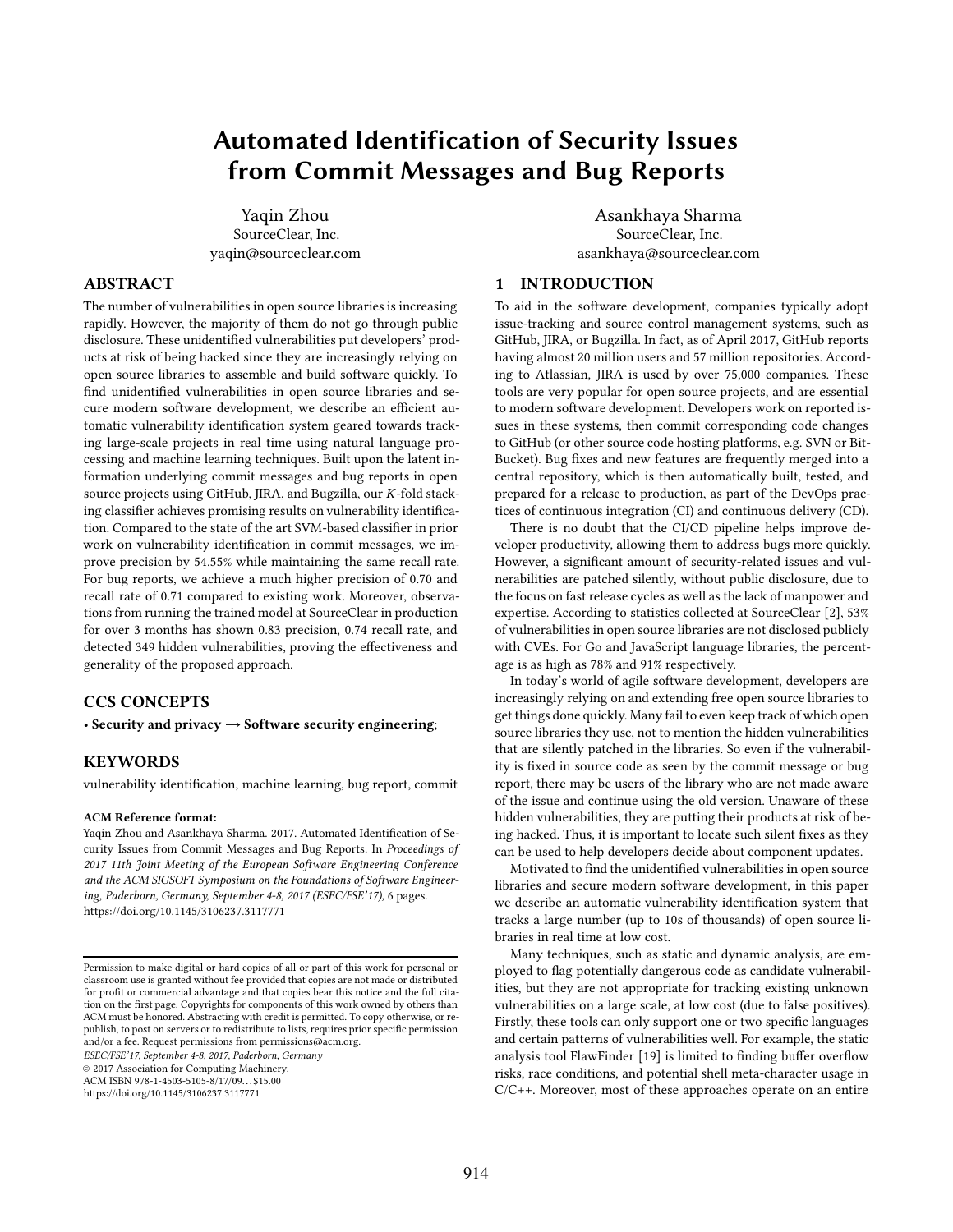software project and deliver long lists of potentially unsafe code with extremely high false positive rates (i.e., 99% shown in [\[14\]](#page-5-3)). They require a considerable amount of manual review and thus are not suitable to track projects at large scale.

For most software systems, bugs are tracked via issue trackers and code changes are merged in the form of commits to source control repositories. Therefore, it is convenient to check these basic artifacts (a new bug report or commit) of software development to detect vulnerabilities in real time. Besides, source code changes, bug reports and commits messages contain rich contextual information expressed in natural language that is often enough for a security researcher to determine if the underlying artifact relates to a vulnerability or not.

Building on these insights, we automate the above identification process via natural language processing and machine learning techniques. From GitHub, JIRA, and Bugzilla, we collected a wide range of security related commits and bug reports for more than 5000 projects, created between Jan. 2012 and Feb. 2017, to build commits and bug reports datasets with ground truth. The collected data, however, demonstrates a highly imbalanced nature, where vulnerability-related commits and bug reports are less than 10%. Hence, it is challenging to train classifiers to identify vulnerabilities with good performance. To address it, we design a probabilitybased K-fold stacking algorithm that ensembles multiple individual classifiers and flexibly balances between precision and recall.

We summarize our major contributions below.

- We present an automatic vulnerability identification system that flags vulnerability-related commits and bug reports using machine learning techniques. Our approach can identify various vulnerabilities regardless of programming languages at low cost and large scale. Our proposed K-fold stacking model for commits outperforms the state of the art SVM model by 54.55% in precision. The combined model for bug reports achieves an a precision of 0.70 and recall rate of 0.71, which is even better than the commits considering that the data are more imbalanced.
- We present an extensive experimental and production evaluation to validate our proposed approach. Specifically, we integrate the trained model for commits into our production system at SourceClear to track new projects and languages. 3 months of use in production has shown encouraging results, where the model identifies vulnerabilities with a precision and recall rate of 0.83 and 0.74 respectively. Moreover, during the same period, it identified 349 hidden vulnerabilities as compared to 333 CVEs.

#### **RELATED WORK**

We now compare prior work in static analysis, dynamic analysis, symbolic execution, and machine learning with our approach for vulnerability identification.

Static analysis is a way of analyzing source code or binary without actually executing it. A significant part of effort in static vulnerability detection has been directed towards analyzing software written in high-level languages, e.g. FlawFinder [\[19](#page-5-2)] and IST4 [\[18\]](#page-5-4) for C/C++, RATS for multiple languages (C, C++, Perl, PHP and Python). However, these analyzers are language-specific and even for supported languages may have cases where they fail to find

the underlying issues due to imprecision of analysis. For example, RATS does not find Cross-Site Scripting (XSS) or SQL Injection vulnerabilities. Moreover, when applied to real world projects, these tools raise massive false positives that are hard to reduce.

Dynamic analysis analyzes the source code by executing it on real inputs. Basic dynamic analysis (or testing) tools search for vulnerabilities by trying a wide range of possible inputs. There are also dynamic taint analysis tools that do taint tracking at runtime [\[1](#page-5-5), [3](#page-5-6), [13\]](#page-5-7). For example, PHP Aspis does dynamic taint analysis to identify XSS and SQL vulnerabilities [\[13](#page-5-7)]. ZAP [\[1\]](#page-5-5), a popular testing tool in industry, finds certain types of vulnerabilities in web applications. It requires users to define scan policies before scanning and perform manual penetration testing after scanning.

Symbolic execution [\[8\]](#page-5-8) is a technique that exercises various code paths through a target system. Instead of running the target system with concrete input values like dynamic analysis, a symbolic execution engine replaces the inputs with symbolic variables which initially could be anything, and then runs the target system. Cadar et al. [\[5\]](#page-5-9) present KLEE, an open-source symbolic execution tool to analyze programs and automatically generate system input sets that achieve high levels of code coverage. However, it requires manual annotation and modification of the source code. Also, like most symbolic execution tools, runtime grows exponentially with the number of paths in the program which leads to path explosion.

Machine learning. Besides the above techniques that focus exclusively on the raw source code, machine-learning techniques provide an alternative to assist vulnerabilities detection by mining context and semantic information beyond source code. Among these works, some [\[11,](#page-5-10) [16,](#page-5-11) [17,](#page-5-12) [20, 20\]](#page-5-13) focus on detecting vulnerabilities combined with program analysis. For instance, Shar et al. [\[17\]](#page-5-12) focus on SQL injection and cross-site scripting while Sahoo et al. [\[16\]](#page-5-11) investigate malicious URL detection.

The aforementioned works are related to finding new vulnerabilities in source code. Our work and others described below are related to find existing vulnerabilities that are unidentified. The work most similar to ours is from Perl et al. [\[14\]](#page-5-3) that classifies if a commit is related to a CVE or not. They mapped 718 CVEs to GitHub commits to create a vulnerable commit database which includes 66 C/C++ GitHub projects, 640 vulnerability-contributing commits, and trained a SVM classifier to flag suspicious commits. The CVE IDs are very unique features to identify the vulnerabilitycontributing commits, which make the learning task much easier. Extending and building upon their work, we find hidden vulnerabilities without assigned CVE IDs among 5000+ projects and 6 languages. Our experiment results in Section [4](#page-3-0) show that the linear SVM classifier adopted in [\[14\]](#page-5-3) cannot handle highly imbalanced data sets without the unique CVE ID features. Thus, the best result for the state of the art linear SVM based classifier on our commit dataset has a precision rate of 0.22 with 0.72 recall. Under the same recall rate, the precision of our proposed approach is 54.55% higher.

#### 3 APPROACH

We now present the design of a commit-message/bug-report based vulnerability identifier developed using supervised machine learning techniques. Our identifier extracts a wide range of securityrelated information from the commits/bug reports stream in real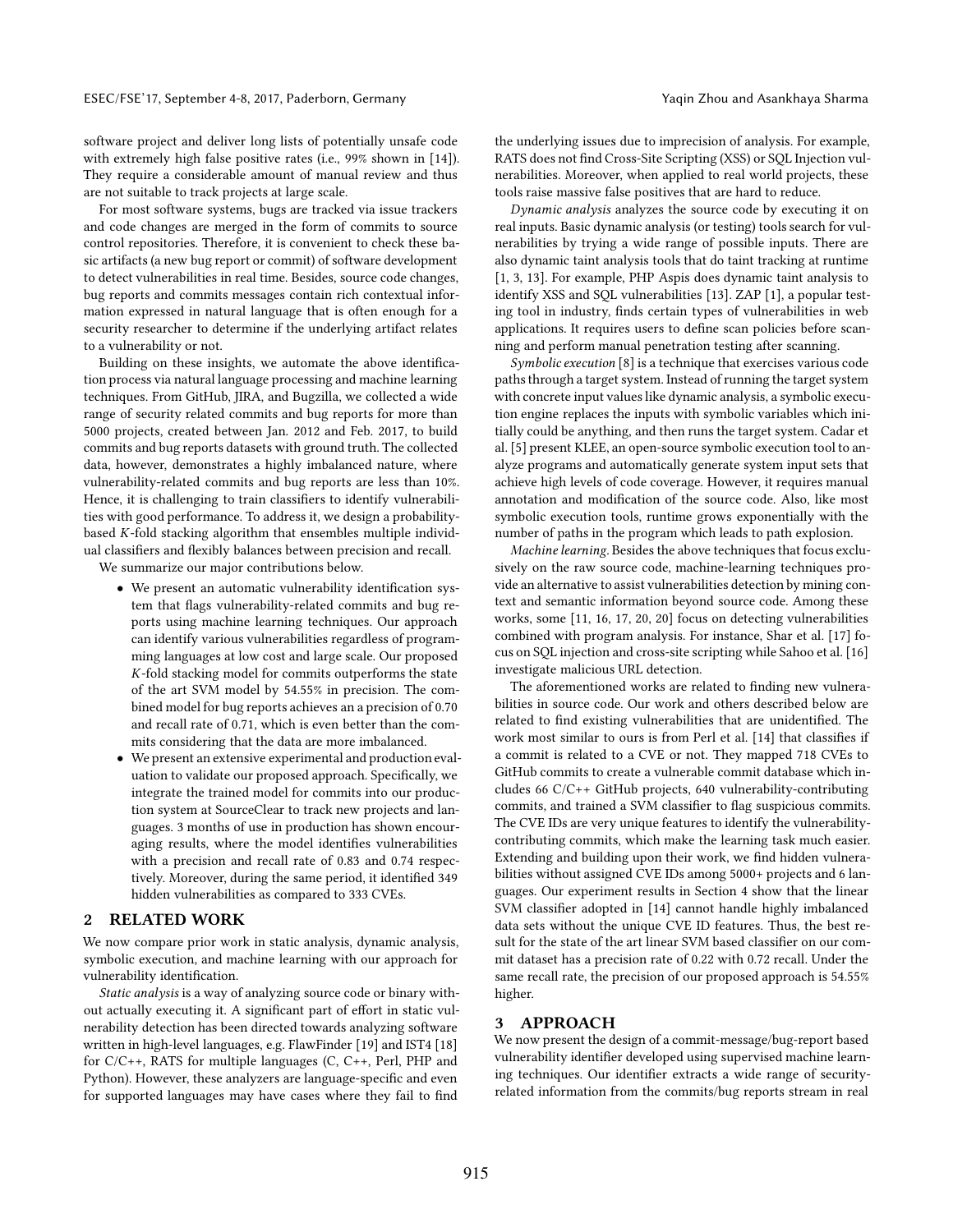<span id="page-2-0"></span>Automated Identification of Security Issues

| Regular Expression                                                                                                                                                                                                                                                                    |  |  |  |
|---------------------------------------------------------------------------------------------------------------------------------------------------------------------------------------------------------------------------------------------------------------------------------------|--|--|--|
| $(?i)(denial. of .service\\ bXXE\backslash b  remote. code. execution\\ bopen. redirect OSVDB\\ bcvull\\ bCVE\backslash b$                                                                                                                                                            |  |  |  |
| $ \bangle$ XSS\b \bReDoS\b \bNVD\b malicious x - frame - options attack cross.site exploit directory.                                                                                                                                                                                 |  |  |  |
| $traversal \bangle BCE\bangle b \bangle SRF\bangle b clickjack session.fixation hijack advisory insecure security$                                                                                                                                                                    |  |  |  |
| $ \text{bcross} - origin\cdot b $ unauthori $[z s]$ ed infinite.loop)                                                                                                                                                                                                                 |  |  |  |
| $(2i)(authenticat(e ion)  brute force bypass constant.time crack credential bDoS\b expos(e ing) hack$<br>$ harden  injection  lockout  over flow  password  \b}pos() b  proof. of .concept poison  private lagel \b) (in)? secur$<br>$(e ity) (de)$ ?serializ spoof timing traversal) |  |  |  |
|                                                                                                                                                                                                                                                                                       |  |  |  |

Table 1: Examples of regular expression used to filter out security-unrelated issues

time, and locates the tiny portion of vulnerability-related commits/bug reports among the massive data.

## 3.1 Data Collection

We collected data from GitHub, JIRA, and Bugzilla to track the source code changes and reported bugs of open source projects. For each of the three sources, we tracked projects covering the following 6 programming languages: Java, Python, Ruby, JavaScript, Objective C and Go. We collected all the commits, pull requests and issues from 5002 projects in GitHub, all the issue tickets of 1310 projects in JIRA, and all the bug reports of 2224 projects in Bugzilla. As the format and provided information of GitHub pull requests, issues, JIRA tickets and Bugzilla reports are similar, we normalized them to a uniform bug report format. Considering the significant amount of information in such a large-scale tracking task, we filtered out the commits and bug reports clearly unrelated to security by matching with a set of regular expression rules. To cover all possible vulnerabilities, our regular expression rules included almost all possible expressions and key words related to security issues, such as security, vulnerability, attack, CVE, DoS, and XSS etc. (Please refer to Table [1](#page-2-0) for part of the rule set). Consequently, we have a GitHub commits dataset, GitHub bug reports dataset (including pull requests and issues), JIRA bug reports dataset, and Bugzilla bug reports dataset.

We used the data from Jan. 2012 and Feb. 2017 for initial training. In the commit dataset, out of the 12409 collected commits during this period, 1303 are vulnerability-related. In the bug report datasets, 612 out of 10414 bug reports from GitHub, 204 out of 11145 from JIRA, and 1089 out of 2629 from Bugzilla are vulnerabilityrelated. Thus, except Bugzilla (that has a more balanced ratio between issues related and unrelated to vulnerabilities), other data sources are highly imbalanced in nature.

Ground truth.We have a team of professional security researchers who manually investigated the collected data. The security researchers checked every single commit and bug report. The overall effort took almost one man year. To ensure the accuracy of results, for an entry (a commit or bug report) that is related to a vulnerability, our security researchers conduct at least two rounds of analysis on it. In the first round, one security researcher will first check if the vulnerability is published publicly in National Vulnerability Database (NVD) or the SourceClear Registry[\[2\]](#page-5-1), then analyze the exploitation process, CVSS score, vulnerable code, affected versions, and document it in a vulnerability report. In the second round, another security researcher will verify the vulnerability report by examining all the details, then publish it on the SourceClear Registry. In

addition, all disputed reports are set aside for team discussion before a final decision. The data can be accessed from SourceClear Registry, where the data for CVEs are free and the data for vulnerabilities without CVEs are commercially accessible.

## 3.2 Classifier Features

Commits. The initial features collected in this study for commits included commit messages, comments, project name, and the name of the person who committed the code. We finally choose commit messages as the only feature, because 1) only a few commits have comments, 2) we exclude the project name because we want to apply the trained model to more projects that are not in the current data set, 3) we can not get information about whether a person belongs to the development team of the projects or not; different persons may share the same name, and one person may change their name over time, which may cause inaccuracy.

We use the word2vec embedding method [\[12](#page-5-14)] to transform commit message text to numerical vectors. After tuning the parameters for the word2vec models, we decided to use a 400-dimensional vector to represent a commit message. We build the word2vec model over 3 million commit messages without being filtered from the regular expression matching. This gives us better performance over the word2vec model trained on only filtered commit messages.

Bug Reports. We select title, description, comments, comment number, attachment number, labels, created date, and last edited date as the features, as this information is generally available in most of the bug reports, and can provide potential signals for vulnerabilities. Among the selected features, title, description, comment, and labels are text features that contain the semantic information of the report. The numbers of comments and attachments are numeric features which may reflect the attention and resolution a bug report received. Similarly, the difference between the created and last edited date reflects the resolution time.

As with commits, we use word2vec to obtain the vectors for representation of text features. In this case, we find 200-dimensional vectors are enough as larger dimensional vectors do not improve the model but severely slow down the training process.

## 3.3 Classifier Training and Design

We compare a number of classification algorithms that are reported to perform well for imbalanced datasets and natural language processing in literature, including SVM, random forest, Gaussian naive Bayes, K-nearest neighbors, AdaBoost, and gradient boosting [\[7,](#page-5-15) [9](#page-5-16)]. However, the performance of a single classifier is inadequate. Thus we propose a  $K$ -fold stacking algorithm that ensembles multiple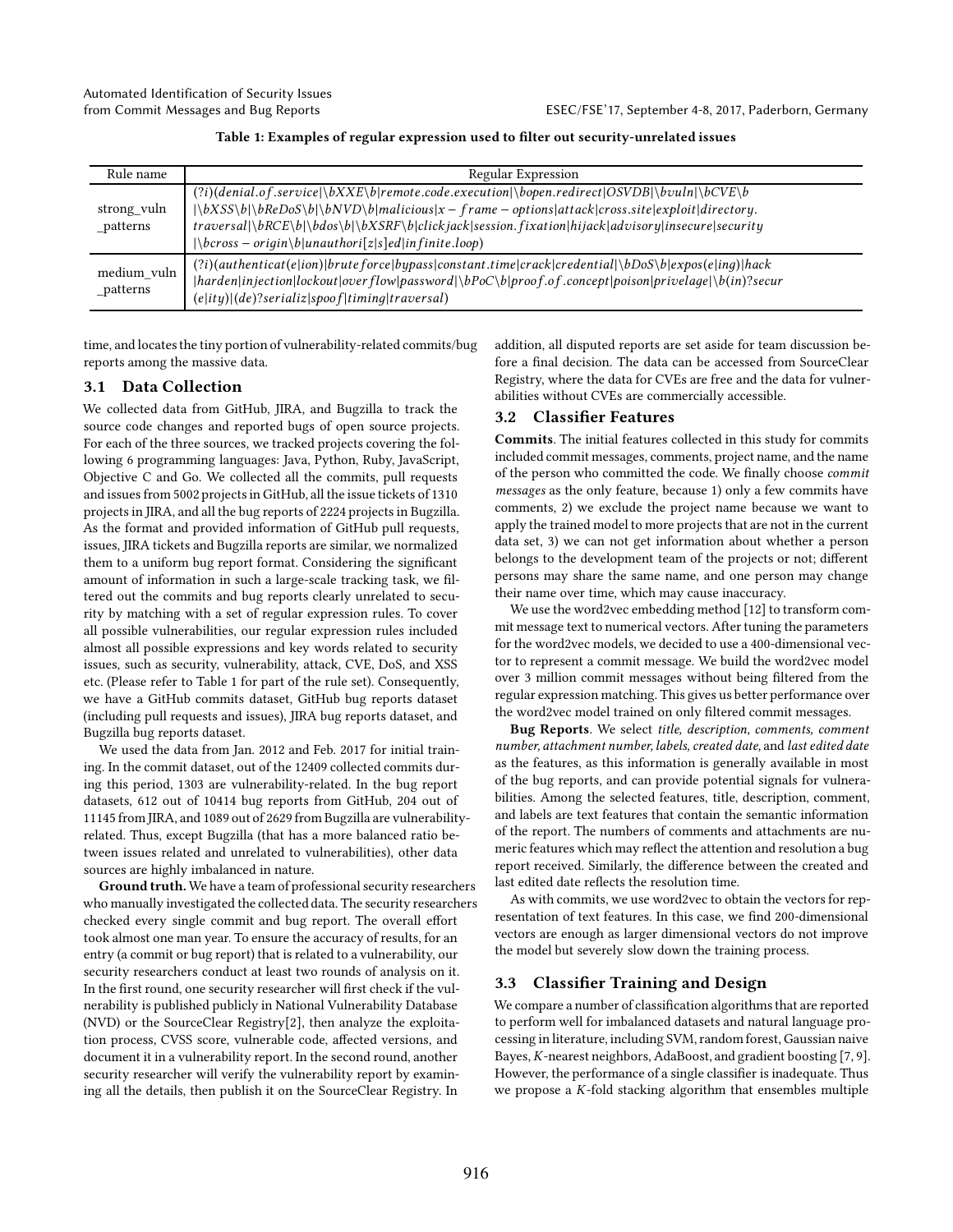<span id="page-3-1"></span>



classifiers to address the difficulty brought by the highly imbalanced nature of the dataset.

Fig. [1](#page-3-1) illustrates the flow of  $K$ -fold stacking model. First, we split the training set in K parts. For each fold  $1 \leq k \leq K$ , the kth part of data will be used as the test data, while the rest of the  $K - 1$  parts serve as the training data which a set of individual classifiers is trained over. We choose random forest (RF), Gaussian Naive Bayes (GNB), K-nearest neighbors (KNN), linear SVM, gradient boosting (GB), and AdaBoost (Ada) as the basic classifiers in the set. For every basic classifier, the trained model is tested on the kth part of data. After the  $K$  folds training, each classifier has  $K$  sets of test results where the union is the whole training set. We feed the test results of all the basic classifiers to a logistic regression, to find the best ensemble of the set of classifiers.

#### <span id="page-3-0"></span>4 EVALUATION

We evaluate the effectiveness of our automatic vulnerability identification system in several aspects. First, we shuffle and split the dataset into training and test sets to evaluate the predictiveness of the stacking algorithm. We compare it with several individual clas-sifiers, including the state-of-the-art linear SVM described in [\[14](#page-5-3), [15\]](#page-5-17). Table [2](#page-4-0) summarizes the distribution of the commits and bug reports. We define the *imbalanced ratio* as the ratio between the number of positive samples and negative samples. During this step, we conducted over a hundred different experiments for tuning the parameters on embedding word models (from bag-of-words to word2vec), sampling techniques to balance the data (e.g., SMOTE [\[4](#page-5-18), [6\]](#page-5-19), Bal-anceCascade [\[10\]](#page-5-20)), a number of individual classifiers, and ensemble methods. We present the results of the tuned parameters based on the best prediction results. To validate the generality of our system, we deployed the automatic vulnerability identification system in production for real-time vulnerability tracking on 2000+ new projects that had no records in training data, and compared the predicted results with the ground truth.

Evaluation metrics. To measure vulnerability prediction results, we use two metrics: Precision and Recall rate (or true positive rate). Here is a brief definition:

$$
Precision = \frac{true \ positive}{true \ positive + false \ positive}
$$
 (1)

Recall rate = 
$$
\frac{true \ positive}{true \ positive + false \ negative}
$$
 (2)

The reasons that we target these two metrics are:

- (1) Precision reflects the ratio of true and false positives, in unbalanced scenarios like here it helps us focus on true vulnerabilities. The overall ratio of vulnerability-related items in our datasets is less than 8% percent. That is, if manual effort is devoted to checking the data, 92% of that time would be spent on false-positive items. Therefore, a high precision would save a lot of manual work from false positives. This also explains that why we don't use false positive rate directly as it can not intuitively reflect the percentages of false positives among predicted positives.
- (2) Recall rate indicates the coverage of existing vulnerabilities. We aim to cover all the vulnerability-related commits/bug reports, where a higher recall rates means only a smaller percentage of vulnerabilities are missed (i.e., commits/bug reports predicted as vulnerability-unrelated even though they are actually related to a vulnerability).

Probability-based Classification. It is challenging to achieve both high precision and recall rate as the two are in conflict with each other. However, we can select a reasonable tradeoff between the two metrics. To achieve this, instead of directly outputting a binary prediction result to classify if an entry is related to vulnerability or not, the stacking model calculates the probability of vulnerability-relatedness. Thus, it is flexible to set the probability threshold to balance the precision and recall rate.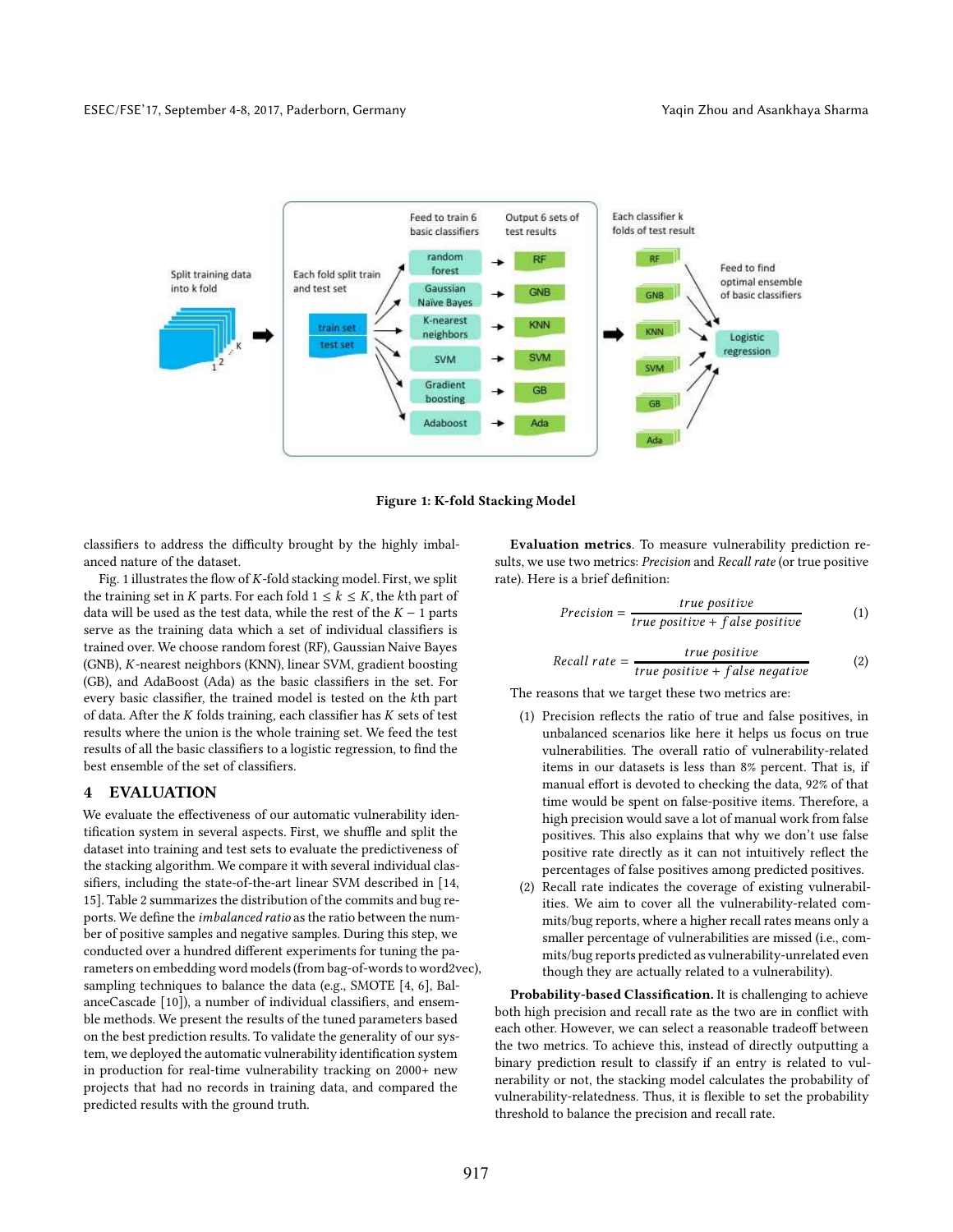<span id="page-4-0"></span>

| Data               | Imbalance ratio | Train (positive) | Train (negative) | Test (positive) | Test (negative) |
|--------------------|-----------------|------------------|------------------|-----------------|-----------------|
| Commits            | 0.1050          | 997              | 8309             | 306             | 2797            |
| <b>BR</b> Github   | 0.0588          | 449              | 7361             | 163             | 2441            |
| BR JIRA            | 0.0183          | 150              | 8208             | 54              | 2733            |
| BR Bugzilla        | 0.4142          | 802              | 1169             | 287             | 371             |
| <b>BR</b> Combined | 0.0788          | 1414             | 16727            | 491             | 5556            |

Note: BR is abbreviation of bug report

Table 2: Distribution of commits and bug reports

<span id="page-4-1"></span>

Figure 2: Identification performance of our stacking approach under commits

#### <span id="page-4-2"></span>Table 3: Comparison with basic classifiers under the same recall rate in commits

| Classifier           | Recall rate | Precision (compared clas-<br>sifier vs.stacking) |  |
|----------------------|-------------|--------------------------------------------------|--|
| Linear SVM           | 0.72        | $0.22$ vs. $0.34$                                |  |
| Logistic Regression  | 0.76        | $0.22$ vs. $0.31$                                |  |
| Random Forest        | 0.76        | $0.19$ vs. $0.31$                                |  |
| Gaussian Naive Bayes | 0.77        | $0.14$ vs. $0.28$                                |  |

## 4.1 Commits

Fig. [2](#page-4-1) illustrates the tradeoff between the precision and recall rate for the commits dataset based on our algorithm. As the probability threshold increases, the precision increases while the recall rate decreases. Under the probability of 0.75, the precision and recall rates are almost the same, respectively 0.50 and 0.51. Table [3](#page-4-2) compares the best results of linear SVM, logistic regression, random forest, and Gaussian Naive Bayes with our model under the same recall rate. It shows that our model improves precision by at least 0.12.

#### 4.2 Bug Reports

Bug reports have 3 data sources. We train a model for each source, and an additional combined model with a source feature, indicating whether the bug report is from GitHub, JIRA, or Bugzilla.

Fig[.3](#page-4-3) shows the precision and recall rate for GitHub, JIRA, and Bugzilla bug reports, and the combined bug report model. From Fig[.3,](#page-4-3) the trained model for Bugzilla has best performance due to a well-balanced dataset, while the trained model for JIRA has worst performance due to an extremely imbalanced ratio of 0.0183. Overall, the combined model achieves encouraging performance in both precision and recall rate (respectively 0.70 and 0.71), which is much

<span id="page-4-3"></span>

Figure 3: Identification performance of our stacking approach under bug reports

better than the commit dataset even though it has a more imbalanced structure (imbalance ratio is 0.1050 for commits vs. 0.0788 for bug reports).

#### 4.3 Production Observations

We deployed our trained commit model on SourceClear production system and evaluated the model for initial 3 months (March 2017- May 2017). We choose the 12-fold stacking model with probability threshold 0.75 (test precision 0.44 and recall 0.62) to deploy, with the number of projects increased from the initial 2070 to 5002.

Table [4](#page-5-21) shows the validation results at the production system, where the precision and recall rate are 0.83 and 0.74 respectively. This is 88.63% and 19.35% higher than the test results.

To validate the value on finding hidden vulnerabilities, we only count the number of hidden vulnerabilities without CVEs found by our automatic vulnerability detection system though it flags vulnerabilities with CVEs as well, and compare it with the total number of published vulnerabilities with final and reserved CVEs from NVD and other official sources during the same period. The number of hidden vulnerabilities released on SourceClear platform are 66, 69, and 214 in March, April, and May, while the number of public vulnerabilities with CVEs are respectively 123, 80, and 130. In May we have a surge in the hidden vulnerabilities because we added a new language Go to the platform. Consequently, during the same period, the total number of found hidden vulnerabilities is 349, even larger than the total number of CVEs 333.